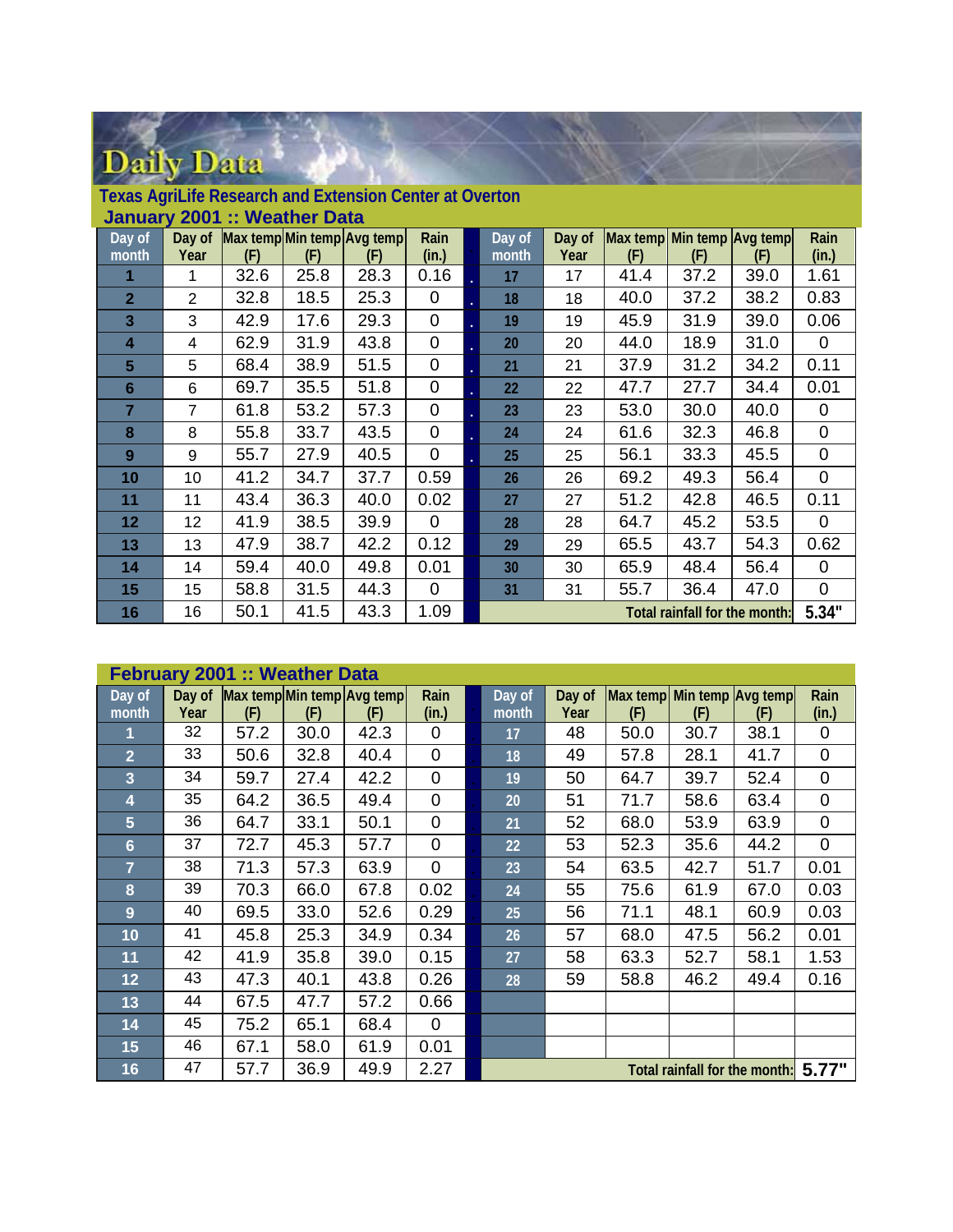|                 |      | <b>March 2001:: Weather Data</b> |      |                                          |                |                 |                |                                   |                               |      |                |
|-----------------|------|----------------------------------|------|------------------------------------------|----------------|-----------------|----------------|-----------------------------------|-------------------------------|------|----------------|
| Day of<br>month | Year | (F)                              | (F)  | Day of Max temp Min temp Avg temp<br>(F) | Rain<br>(in.)  | Day of<br>month | Day of<br>Year | Max temp Min temp Avg temp<br>(F) | (F)                           | (F)  | Rain<br>(in.)  |
| 1               | 60   | 47.1                             | 44.5 | 45.8                                     | 1.05           | 17              | 76             | 54.8                              | 41.6                          | 48.0 | $\mathbf 0$    |
| $\overline{2}$  | 61   | 50.8                             | 45.9 | 48.0                                     | 0.15           | 18              | 77             | 51.0                              | 45.2                          | 48.1 | $\mathbf 0$    |
| $\overline{3}$  | 62   | 51.6                             | 48.3 | 49.3                                     | 1.10           | 19              | 78             | 54.6                              | 44.3                          | 49.5 | $\mathbf 0$    |
| 4               | 63   | 63.0                             | 40.0 | 51.4                                     | 0              | 20              | 79             | 61.8                              | 38.6                          | 50.4 | $\mathbf 0$    |
| $5\phantom{.}$  | 64   | 62.7                             | 40.2 | 50.7                                     | $\Omega$       | 21              | 80             | 71.4                              | 39.9                          | 55.3 | $\mathbf 0$    |
| $6\phantom{1}$  | 65   | 61.8                             | 36.3 | 48.6                                     | $\overline{0}$ | 22              | 81             | 76.5                              | 46.5                          | 61.6 | $\mathbf 0$    |
| $\overline{7}$  | 66   | 71.0                             | 38.5 | 54.4                                     | $\Omega$       | 23              | 82             | 76.4                              | 55.2                          | 65.1 | $\mathbf 0$    |
| 8               | 67   | 66.2                             | 47.3 | 56.4                                     | 0.47           | 24              | 83             | 65.6                              | 50.7                          | 58.2 | 1.27           |
| 9               | 68   | 62.2                             | 44.6 | 53.5                                     | 0.36           | 25              | 84             | 57.4                              | 44.1                          | 50.6 | $\mathbf 0$    |
| 10              | 69   | 64.2                             | 36.5 | 50.5                                     | $\Omega$       | 26              | 85             | 51.0                              | 42.4                          | 46.8 | $\overline{0}$ |
| 11              | 70   | 67.5                             | 53.7 | 59.3                                     | 0.19           | 27              | 86             | 43.5                              | 40.3                          | 42.0 | 0.34           |
| 12              | 71   | 76.4                             | 55.9 | 65.5                                     | 0.46           | 28              | 87             | 48.7                              | 41.5                          | 45.4 | 0.29           |
| 13              | 72   | 71.9                             | 44.2 | 58.9                                     | $\overline{0}$ | 29              | 88             | 52.4                              | 48.4                          | 49.8 | 0.22           |
| 14              | 73   | 59.7                             | 53.0 | 57.5                                     | 0.82           | 30 <sup>°</sup> | 89             | 61.4                              | 48.7                          | 53.3 | 0.01           |
| 15              | 74   | 67.3                             | 49.4 | 56.6                                     | $\Omega$       | 31              | 90             | 71.0                              | 44.0                          | 58.3 | $\mathbf 0$    |
| 16              | 75   | 59.6                             | 40.7 | 50.0                                     | $\mathbf 0$    |                 |                |                                   | Total rainfall for the month: |      | 6.73"          |

|                 |        | <b>April 2001:: Weather Data</b> |      |                            |                |                 |        |                            |                               |      |                |
|-----------------|--------|----------------------------------|------|----------------------------|----------------|-----------------|--------|----------------------------|-------------------------------|------|----------------|
| Day of          | Day of |                                  |      | Max temp Min temp Avg temp | Rain           | Day of          | Day of | Max temp Min temp Avg temp |                               |      | Rain           |
| month           | Year   | (F)                              | (F)  | (F)                        | (in.)          | month           | Year   | (F)                        | (F)                           | (F)  | (in.)          |
|                 | 91     | 74.6                             | 43.1 | 60.8                       | 0              | 17              | 107    | 63.1                       | 46.0                          | 57.0 | 0              |
| $\overline{2}$  | 92     | 73.8                             | 61.4 | 67.2                       | $\overline{0}$ | 18              | 108    | 68.0                       | 36.9                          | 53.5 | $\mathbf 0$    |
| $\overline{3}$  | 93     | 81.3                             | 70.4 | 74.4                       | $\overline{0}$ | 19              | 109    | 74.6                       | 48.2                          | 62.1 | $\mathbf 0$    |
| 4               | 94     | 78.8                             | 68.5 | 73.8                       | $\overline{0}$ | 20              | 110    | 76.2                       | 65.1                          | 70.1 | $\mathbf 0$    |
| 5               | 95     | 81.6                             | 68.0 | 73.9                       | $\overline{0}$ | 21              | 111    | 82.9                       | 66.4                          | 73.2 | $\mathbf 0$    |
| $6\phantom{1}6$ | 96     | 82.1                             | 70.3 | 74.8                       | $\overline{0}$ | 22              | 112    | 80.1                       | 69.9                          | 74.0 | $\mathbf{0}$   |
| $\overline{7}$  | 97     | 79.7                             | 67.3 | 73.3                       | $\overline{0}$ | 23              | 113    | 72                         | 60.6                          | 66.8 | 0.04           |
| 8               | 98     | 82.7                             | 69.3 | 74.8                       | $\overline{0}$ | 24              | 114    | 72.9                       | 52.3                          | 63.1 | $\mathbf 0$    |
| 9               | 99     | 82.1                             | 68.8 | 74.8                       | $\overline{0}$ | 25              | 115    | 77.2                       | 43.5                          | 61.0 | $\mathbf 0$    |
| 10              | 100    | 82.1                             | 71.3 | 75.7                       | $\overline{0}$ | 26              | 116    | 81.6                       | 50.0                          | 66.8 | $\mathbf 0$    |
| 11              | 101    | 75.2                             | 54.7 | 65.9                       | 0.04           | 27              | 117    | 80.4                       | 54.4                          | 68.4 | $\mathbf 0$    |
| 12              | 102    | 74.2                             | 52.0 | 63.4                       | 0.13           | 28              | 118    | 80.6                       | 52.2                          | 67.1 | $\mathbf 0$    |
| 13              | 103    | 79.9                             | 58.9 | 67.3                       | 0.07           | 29              | 119    | 82.4                       | 50.3                          | 66.9 | $\overline{0}$ |
| 14              | 104    | 83.0                             | 69.3 | 75.2                       | 0              | 30 <sup>°</sup> | 120    | 82.3                       | 53.6                          | 69.4 | $\mathbf 0$    |
| 15              | 105    | 81.0                             | 62.5 | 73.2                       | 0.16           |                 |        |                            |                               |      |                |
| 16              | 106    | 76.6                             | 54.0 | 65.6                       | $\mathbf 0$    |                 |        |                            | Total rainfall for the month: |      | 0.44"          |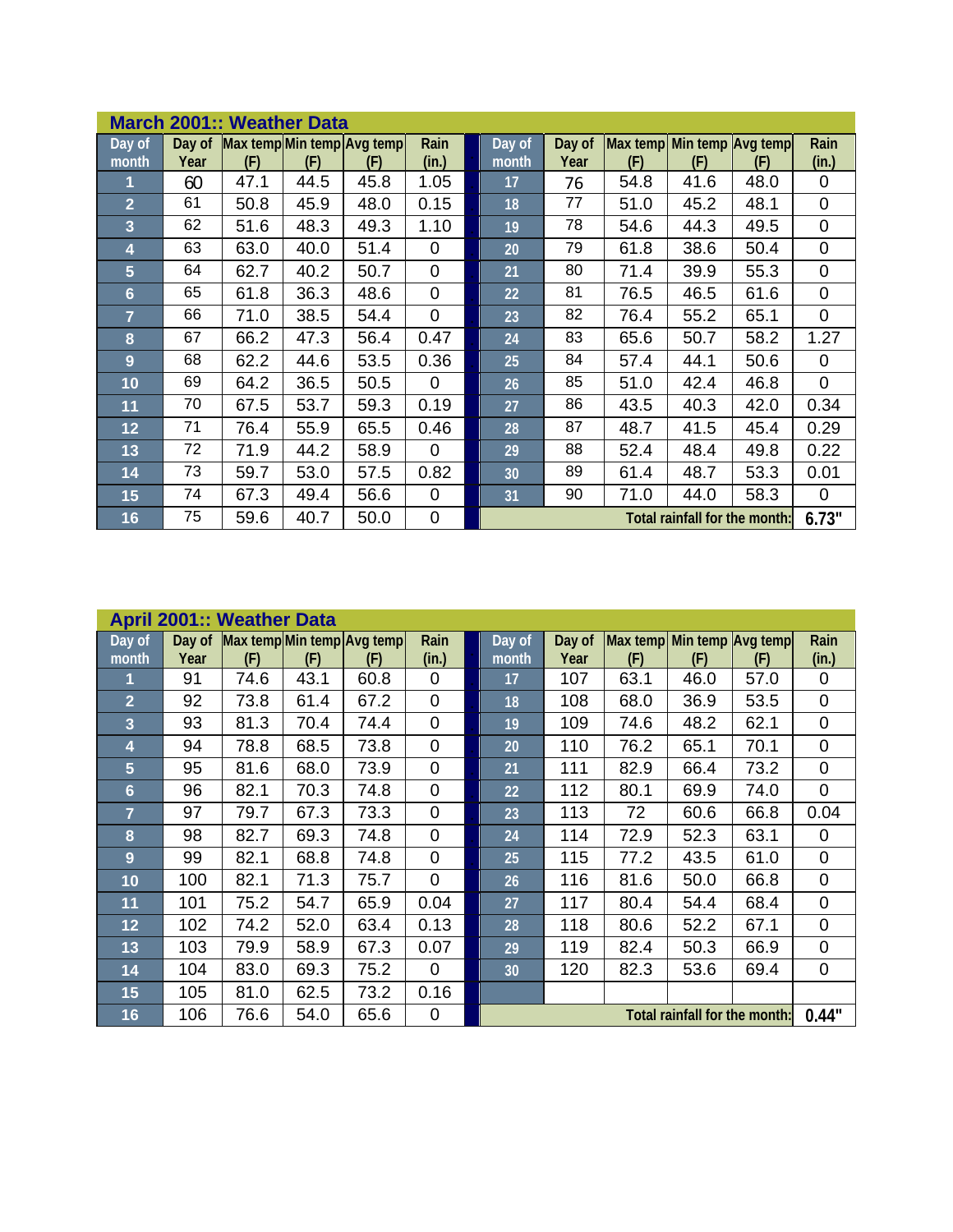|                 |      | May 2001:: Weather Data |      |                                          |                |                 |                |                                   |                               |      |                |
|-----------------|------|-------------------------|------|------------------------------------------|----------------|-----------------|----------------|-----------------------------------|-------------------------------|------|----------------|
| Day of<br>month | Year | (F)                     | (F)  | Day of Max temp Min temp Avg temp<br>(F) | Rain<br>(in.)  | Day of<br>month | Day of<br>Year | Max temp Min temp Avg temp<br>(F) | (F)                           | (F)  | Rain<br>(in.)  |
| 1               | 121  | 81.4                    | 60.9 | 71.6                                     | 0              | 17              | 137            | 86.0                              | 69.7                          | 77.4 | $\mathbf 0$    |
| $\overline{2}$  | 122  | 84.2                    | 66.6 | 74.1                                     | $\Omega$       | 18              | 138            | 87.1                              | 70.6                          | 78.4 | $\mathbf 0$    |
| $\overline{3}$  | 123  | 82.7                    | 67.5 | 74.1                                     | $\Omega$       | 19              | 139            | 86.8                              | 69.3                          | 78.2 | $\mathbf 0$    |
| 4               | 124  | 80.2                    | 66.8 | 72.8                                     | $\overline{0}$ | 20              | 140            | 87.2                              | 69.7                          | 78.1 | $\mathbf 0$    |
| $5\phantom{.}$  | 125  | 82.8                    | 63.0 | 71.0                                     | 3.06           | 21              | 141            | 81.4                              | 54.2                          | 70.7 | $\mathbf 0$    |
| $6\phantom{1}$  | 126  | 82.2                    | 61.3 | 71.3                                     | 1.12           | 22              | 142            | 77.3                              | 48.5                          | 63.1 | $\mathbf 0$    |
| $\overline{7}$  | 127  | 82.7                    | 63.1 | 72.0                                     | $\Omega$       | 23              | 143            | 87.6                              | 57.6                          | 73.0 | $\mathbf 0$    |
| 8               | 128  | 80.6                    | 60.7 | 70.3                                     | $\overline{0}$ | 24              | 144            | 81.0                              | 62.1                          | 74.0 | $\mathbf 0$    |
| 9               | 129  | 83.9                    | 58.8 | 71.5                                     | $\overline{0}$ | 25              | 145            | 80.2                              | 54.7                          | 66.9 | $\mathbf 0$    |
| 10              | 130  | 83.1                    | 63.5 | 72.5                                     | $\Omega$       | 26              | 146            | 79.7                              | 60.0                          | 68.4 | 0.23           |
| 11              | 131  | 84.7                    | 64.5 | 74.0                                     | $\overline{0}$ | 27              | 147            | 86.4                              | 67.6                          | 76.5 | $\overline{0}$ |
| 12              | 132  | 81.5                    | 63.9 | 71.1                                     | $\overline{0}$ | 28              | 148            | 84.8                              | 65.1                          | 75.2 | 0.66           |
| 13              | 133  | 83.8                    | 62.0 | 72.9                                     | $\overline{0}$ | 29              | 149            | 88.4                              | 70.0                          | 78.7 | $\mathbf 0$    |
| 14              | 134  | 87.3                    | 60.7 | 74.2                                     | $\overline{0}$ | 30 <sup>°</sup> | 150            | 87.4                              | 72.7                          | 79.8 | $\mathbf 0$    |
| 15              | 135  | 85.9                    | 63.3 | 75.4                                     | $\overline{0}$ | 31              | 151            | 80.7                              | 64.1                          | 73.5 | 3.67           |
| 16              | 136  | 84.7                    | 65.5 | 75.2                                     | $\overline{0}$ |                 |                |                                   | Total rainfall for the month: |      | 8.74"          |

|                 |                | June 2001:: Weather Data |      |                                   |                |                 |                |                                   |                               |      |                |
|-----------------|----------------|--------------------------|------|-----------------------------------|----------------|-----------------|----------------|-----------------------------------|-------------------------------|------|----------------|
| Day of<br>month | Day of<br>Year | (F)                      | (F)  | Max temp Min temp Avg temp<br>(F) | Rain<br>(in.)  | Day of<br>month | Day of<br>Year | Max temp Min temp Avg temp<br>(F) | (F)                           | (F)  | Rain<br>(in.)  |
| 1               | 152            | 84.0                     | 59.8 | 72.1                              | 0.01           | 17              | 168            | 89.1                              | 63.0                          | 76.9 | $\mathbf 0$    |
| $\overline{2}$  | 153            | 90.3                     | 66.2 | 78.2                              | $\overline{0}$ | 18              | 169            | 89.8                              | 64.3                          | 77.9 | $\mathbf 0$    |
| $\overline{3}$  | 154            | 90.1                     | 75.1 | 81.6                              | $\overline{0}$ | 19              | 170            | 88.6                              | 67.4                          | 79.2 | $\mathbf 0$    |
| 4               | 155            | 89.6                     | 74.2 | 79.3                              | $\overline{0}$ | 20              | 171            | 88.2                              | 71.0                          | 79.9 | $\overline{0}$ |
| 5               | 156            | 85.2                     | 70.5 | 75.6                              | 0.20           | 21              | 172            | 88.9                              | 69.4                          | 78.5 | 0.17           |
| $6\phantom{1}$  | 157            | 78.2                     | 69.7 | 72.5                              | 2.48           | 22              | 173            | 83.2                              | 65.8                          | 74.2 | $\mathbf 0$    |
| $\overline{7}$  | 158            | 76.8                     | 71.5 | 73.5                              | 1.12           | 23              | 174            | 85.2                              | 60.2                          | 73.3 | $\mathbf 0$    |
| 8               | 159            | 79.8                     | 69.7 | 74.2                              | 2.42           | 24              | 175            | 86.4                              | 61.5                          | 75.2 | $\mathbf 0$    |
| 9               | 160            | 85.2                     | 70.3 | 75.7                              | 0.03           | 25              | 176            | 86.4                              | 64.3                          | 76.3 | $\overline{0}$ |
| 10              | 161            | 86.9                     | 69.4 | 76.9                              | 0              | 26              | 177            | 87.7                              | 64.9                          | 77.2 | $\mathbf 0$    |
| 11              | 162            | 89.3                     | 67.3 | 78.8                              | $\overline{0}$ | 27              | 178            | 84.6                              | 69.6                          | 73.7 | 0.35           |
| 12              | 163            | 90.6                     | 67.6 | 79.5                              | $\overline{0}$ | 28              | 179            | 83.9                              | 67.3                          | 73.6 | 0.35           |
| 13              | 164            | 90.8                     | 75.3 | 82.3                              | $\overline{0}$ | 29              | 180            | 84.9                              | 70.4                          | 75.7 | 0              |
| 14              | 165            | 91.1                     | 77.7 | 83.2                              | $\Omega$       | 30 <sup>°</sup> | 181            | 84.8                              | 70.0                          | 76.1 | $\mathbf 0$    |
| 15              | 166            | 87.7                     | 65.8 | 74.4                              | 1.33           |                 |                |                                   |                               |      |                |
| 16              | 167            | 88.5                     | 64.5 | 77.1                              | $\overline{0}$ |                 |                |                                   | Total rainfall for the month: |      | 8.46"          |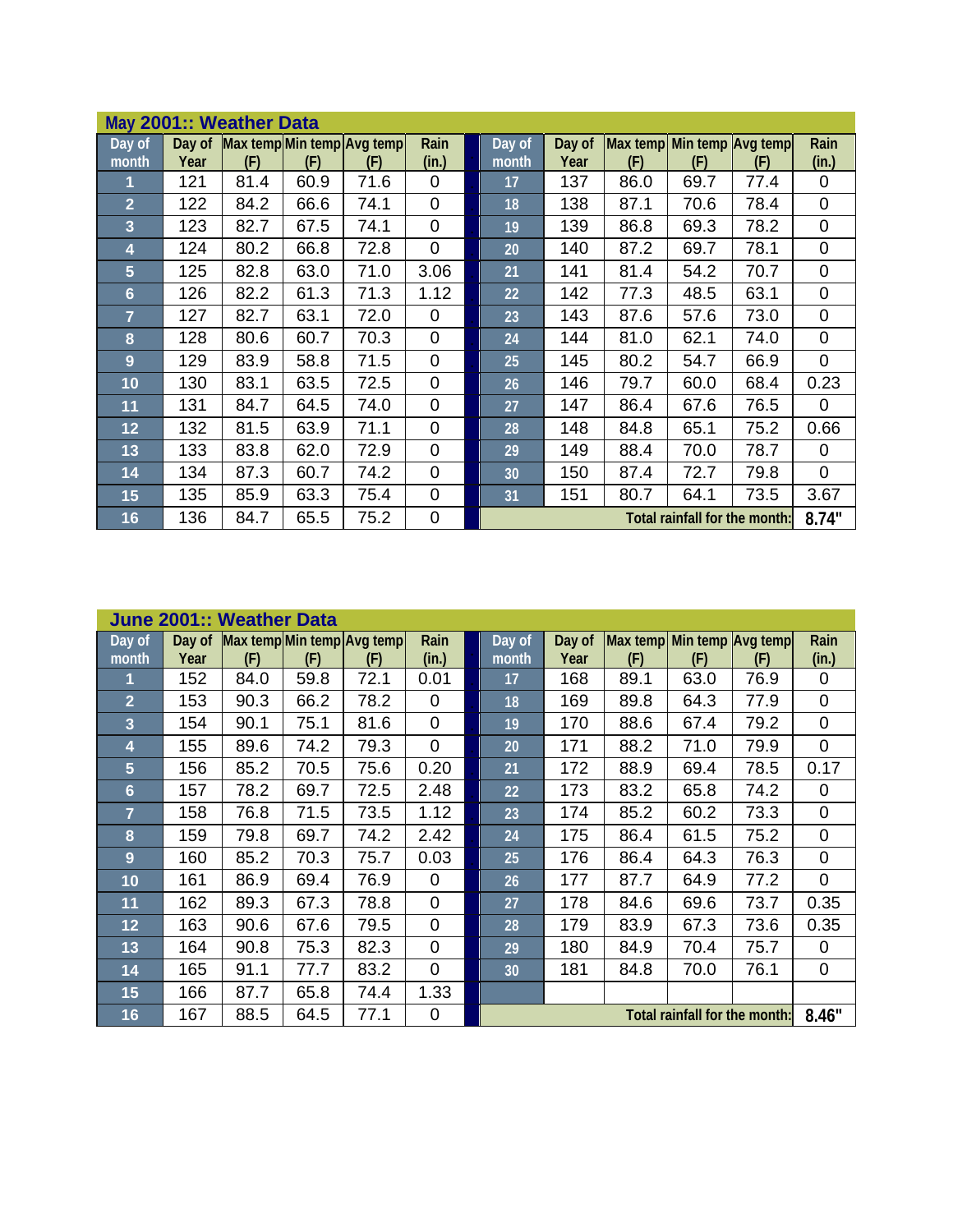|                         |      | <b>July 2001:: Weather Data</b> |      |                                          |                |                 |                |                                   |                               |      |                |
|-------------------------|------|---------------------------------|------|------------------------------------------|----------------|-----------------|----------------|-----------------------------------|-------------------------------|------|----------------|
| Day of<br>month         | Year | (F)                             | (F)  | Day of Max temp Min temp Avg temp<br>(F) | Rain<br>(in.)  | Day of<br>month | Day of<br>Year | Max temp Min temp Avg temp<br>(F) | (F)                           | (F)  | Rain<br>(in.)  |
| 1                       | 182  | 83.0                            | 69.0 | 73.7                                     | 0.02           | 17              | 198            | 92.6                              | 76.0                          | 83.8 | 0              |
| $\overline{2}$          | 183  | 89.1                            | 64.2 | 77.0                                     | 0              | 18              | 199            | 93.6                              | 75.6                          | 84.3 | $\mathbf 0$    |
| $\overline{\mathbf{3}}$ | 184  | 89.4                            | 70.0 | 80.0                                     | $\overline{0}$ | 19              | 200            | 93.1                              | 74.5                          | 83.4 | $\mathbf 0$    |
| 4                       | 185  | 91.4                            | 71.9 | 81.2                                     | $\overline{0}$ | 20              | 201            | 93.0                              | 75.0                          | 83.6 | $\mathbf 0$    |
| $5\phantom{.}$          | 186  | 90.9                            | 75.1 | 82.8                                     | $\Omega$       | 21              | 202            | 95.8                              | 74.1                          | 85.1 | $\mathbf 0$    |
| 6                       | 187  | 93.1                            | 74.7 | 84.1                                     | $\overline{0}$ | 22              | 203            | 96.9                              | 77.0                          | 86.6 | $\mathbf 0$    |
| $\overline{7}$          | 188  | 93.7                            | 76.0 | 84.2                                     | $\Omega$       | 23              | 204            | 95.5                              | 74.9                          | 85.9 | $\mathbf 0$    |
| 8                       | 189  | 91.2                            | 74.8 | 82.8                                     | $\Omega$       | 24              | 205            | 95.5                              | 75.1                          | 85.7 | $\mathbf 0$    |
| 9                       | 190  | 92.7                            | 75.6 | 83.2                                     | $\overline{0}$ | 25              | 206            | 94.5                              | 73.2                          | 83.9 | $\mathbf 0$    |
| 10                      | 191  | 93.4                            | 74.8 | 83.8                                     | $\Omega$       | 26              | 207            | 94.4                              | 74.6                          | 84.1 | $\overline{0}$ |
| 11                      | 192  | 93.7                            | 75.5 | 84.4                                     | $\overline{0}$ | 27              | 208            | 91.5                              | 74.8                          | 81.1 | 0.01           |
| 12                      | 193  | 93.3                            | 76.0 | 84.3                                     | $\overline{0}$ | 28              | 209            | 90.5                              | 74.3                          | 80.7 | 0.40           |
| 13                      | 194  | 90.5                            | 74.2 | 82.3                                     | $\overline{0}$ | 29              | 210            | 93.6                              | 75.7                          | 83.6 | $\mathbf 0$    |
| 14                      | 195  | 87.0                            | 74.7 | 80.0                                     | 0.02           | 30 <sup>°</sup> | 211            | 93.8                              | 76.2                          | 84.8 | 0              |
| 15                      | 196  | 88.7                            | 73.1 | 79.9                                     | $\Omega$       | 31              | 212            | 94.1                              | 75.0                          | 84.4 | $\mathbf 0$    |
| 16                      | 197  | 92.8                            | 75.3 | 83.3                                     | $\mathbf 0$    |                 |                |                                   | Total rainfall for the month: |      | 0.45"          |

| Day of                  |      |      |      | Day of $\left \text{Max templMin temp}\right \text{Avg temp}\right $ | Rain        | Day of | Day of |      |                               | Max temp Min temp Avg temp | Rain        |
|-------------------------|------|------|------|----------------------------------------------------------------------|-------------|--------|--------|------|-------------------------------|----------------------------|-------------|
| month                   | Year | (F)  | (F)  | (F)                                                                  | (in.)       | month  | Year   | (F)  | (F)                           | (F)                        | (in.)       |
|                         | 213  | 94.4 | 75.6 | 85.0                                                                 | 0.06        | 17     | 229    | 79.6 | 73.4                          | 76.5                       | 0.80        |
| $\overline{2}$          | 214  | 91.0 | 72.8 | 81.6                                                                 | 0           | 18     | 230    | 77.5 | 69.9                          | 74.0                       | 0.73        |
| $\overline{\mathbf{3}}$ | 215  | 92.8 | 68.3 | 81.1                                                                 | $\mathbf 0$ | 19     | 231    | 92.9 | 70.2                          | 79.5                       | $\mathbf 0$ |
| 4                       | 216  | 96.6 | 68.9 | 82.9                                                                 | $\mathbf 0$ | 20     | 232    | 94.7 | 72.7                          | 82.5                       | $\mathbf 0$ |
| $5\phantom{.}$          | 217  | 98.1 | 72.4 | 84.6                                                                 | $\mathbf 0$ | 21     | 233    | 94.9 | 74.0                          | 83.5                       | $\mathbf 0$ |
| $6\phantom{1}$          | 218  | 92.4 | 69.9 | 77.8                                                                 | 0.52        | 22     | 234    | 95.2 | 72.8                          | 83.1                       | $\mathbf 0$ |
| $\overline{7}$          | 219  | 93.0 | 70.2 | 81.0                                                                 | $\mathbf 0$ | 23     | 235    | 94.4 | 71.5                          | 82.6                       | $\mathbf 0$ |
| 8                       | 220  | 93.7 | 74.0 | 83.7                                                                 | $\mathbf 0$ | 24     | 236    | 91.9 | 74.8                          | 82.3                       | $\mathbf 0$ |
| 9                       | 221  | 95.5 | 74.7 | 84.3                                                                 | $\mathbf 0$ | 25     | 237    | 93.6 | 71.5                          | 81.5                       | $\Omega$    |
| 10                      | 222  | 95.5 | 74.9 | 84.3                                                                 | $\mathbf 0$ | 26     | 238    | 93.3 | 73.8                          | 80.7                       | $\Omega$    |
| 11                      | 223  | 96.2 | 73.0 | 84.5                                                                 | $\mathbf 0$ | 27     | 239    | 85.5 | 71.7                          | 76.5                       | $\mathbf 0$ |
| 12                      | 224  | 95.9 | 78.1 | 85.4                                                                 | $\mathbf 0$ | 28     | 240    | 83.0 | 70.6                          | 74.5                       | 0.03        |
| 13                      | 225  | 91.2 | 74.2 | 81.8                                                                 | $\mathbf 0$ | 29     | 241    | 84.3 | 69.8                          | 75.3                       | $\Omega$    |
| 14                      | 226  | 92.7 | 68.9 | 79.8                                                                 | $\mathbf 0$ | 30     | 242    | 73.2 | 70.2                          | 71.6                       | 0.57        |
| 15                      | 227  | 95.3 | 69.1 | 82.5                                                                 | $\mathbf 0$ | 31     | 243    | 77.6 | 71.3                          | 74.0                       | 0.58        |
| 16                      | 228  | 90.3 | 74.5 | 82.6                                                                 | 0.01        |        |        |      | Total rainfall for the month: |                            | 3.30"       |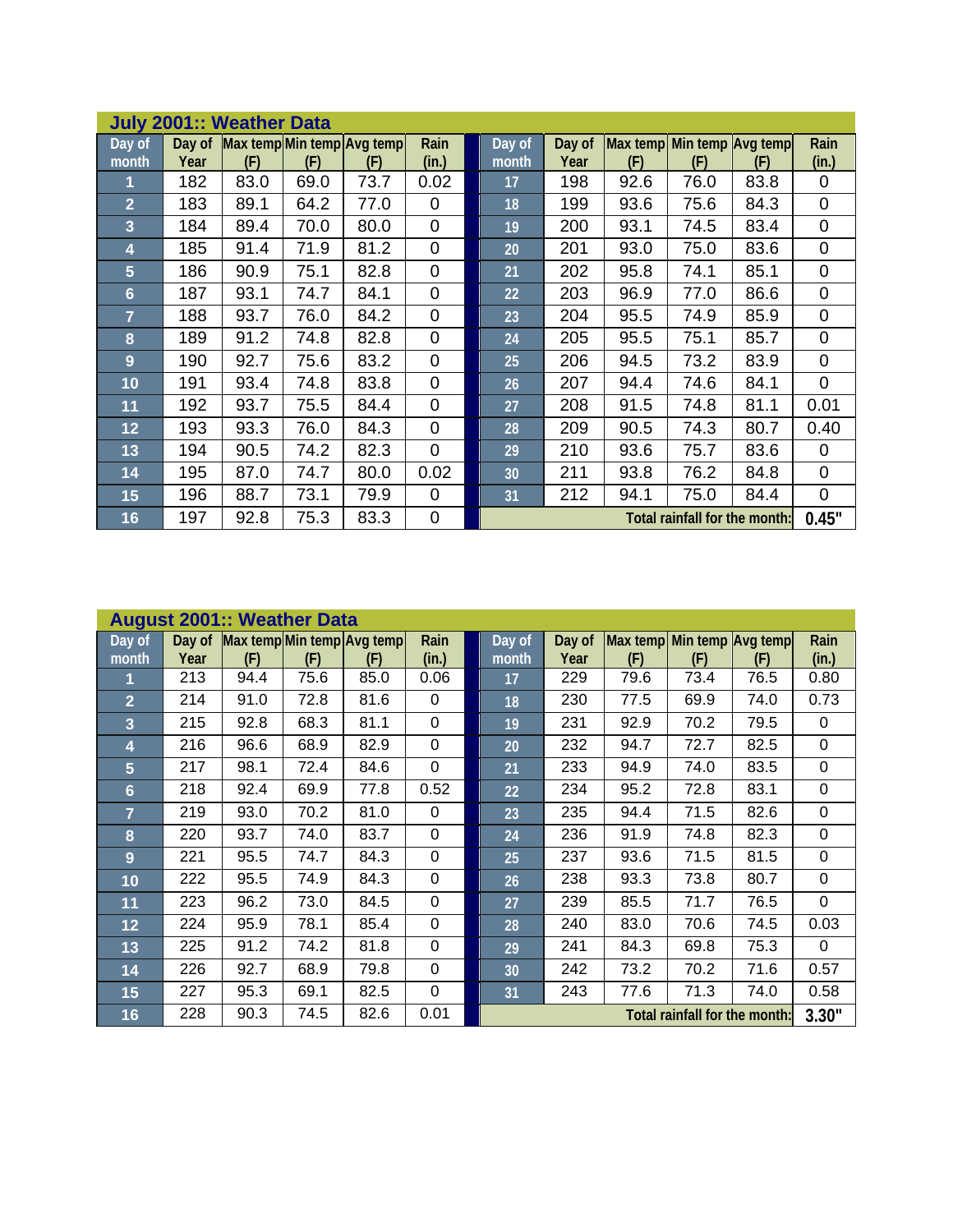|                |        | September 2001:: Weather Data |       |                            |             |        |        |                            |                               |      |          |
|----------------|--------|-------------------------------|-------|----------------------------|-------------|--------|--------|----------------------------|-------------------------------|------|----------|
| Day of         | Day of |                               |       | Max temp Min temp Avg temp | Rain        | Day of | Day of | Max temp Min temp Avg temp |                               |      | Rain     |
| month          | Year   | (F)                           | (F)   | (F)                        | (in.)       | month  | Year   | (F)                        | (F)                           | (F)  | (in.)    |
| 1              | 244    | 83.9                          | 72.3  | 76.5                       | 0.04        | 17     | 260    | 86.8                       | 69.8                          | 75.1 | 0.01     |
| $\overline{2}$ | 245    | 87.9                          | 74.4  | 79.7                       | 0.02        | 18     | 261    | 86.2                       | 70.3                          | 77.6 | 0.10     |
| $\overline{3}$ | 246    | 90.0                          | 75.2  | 80.7                       | 0           | 19     | 262    | 82.2                       | 67.6                          | 73.4 | 0.47     |
| 4              | 247    | 79.4                          | 69.9  | 75.0                       | 1.06        | 20     | 263    | 83.6                       | 67.5                          | 71.8 | 0.79     |
| 5              | 248    | 88.8                          | 72.3  | 79.1                       | 0.01        | 21     | 264    | 79.6                       | 66.6                          | 71.8 | 0.16     |
| 6              | 249    | 88.3                          | 72.3  | 76.5                       | 0.08        | 22     | 265    | 83.4                       | 69.6                          | 74.4 | $\Omega$ |
| $\overline{7}$ | 250    | 89.9                          | 72.8  | 81.2                       | $\Omega$    | 23     | 266    | 81.6                       | 68.5                          | 72.0 | 0.20     |
| 8              | 251    | 91.3                          | 75.8  | 82.5                       | $\mathbf 0$ | 24     | 267    | 69.9                       | 58.8                          | 66.6 | 0        |
| 9              | 252    | 79.3                          | 68.8  | 73.3                       | 1.07        | 25     | 268    | 71.2                       | 52.1                          | 60.8 | 0        |
| 10             | 253    | 82.9                          | 66.5  | 74.3                       | $\mathbf 0$ | 26     | 269    | 73.9                       | 47.3                          | 59.6 | 0        |
| 11             | 254    | 80.5                          | 61.9  | 71.1                       | $\mathbf 0$ | 27     | 270    | 77.0                       | 47.1                          | 61.5 | 0        |
| 12             | 255    | 85.5                          | 59.4  | 71.3                       | $\mathbf 0$ | 28     | 271    | 79.3                       | 49.2                          | 63.4 | 0        |
| 13             | 256    | 88.3                          | 63.6  | 75.2                       | 0           | 29     | 272    | 76.0                       | 53.6                          | 63.3 | 0        |
| 14             | 257    | --                            | $- -$ | $- -$                      | --          | 30     | 273    | 76.0                       | 49.7                          | 61.5 | 0        |
| 15             | 258    | 83.7                          | 71.5  | 75.4                       | 0.05        |        |        |                            |                               |      |          |
| 16             | 259    | 85.4                          | 69.1  | 74.7                       | 1.19        |        |        |                            | Total rainfall for the month: |      | 5.25"    |

|                |        | <b>October 2001:: Weather Data</b> |      |                            |             |                 |                               |                            |      |      |             |
|----------------|--------|------------------------------------|------|----------------------------|-------------|-----------------|-------------------------------|----------------------------|------|------|-------------|
| Day of         | Day of |                                    |      | Max temp Min temp Avg temp | Rain        | Day of          | Day of                        | Max temp Min temp Avg temp |      |      | Rain        |
| month          | Year   | (F)                                | (F)  | (F)                        | (in.)       | month           | Year                          | (F)                        | (F)  | (F)  | (in.)       |
| 1              | 274    | 77.9                               | 50.4 | 62.8                       | $\Omega$    | 17              | 290                           | 69.3                       | 38.3 | 52.5 | 0           |
| $\overline{2}$ | 275    | 80.6                               | 50.0 | 64.4                       | $\mathbf 0$ | 18              | 291                           | 72.9                       | 43.1 | 57.5 | 0           |
| $\overline{3}$ | 276    | 81.0                               | 54.6 | 67.3                       | $\mathbf 0$ | 19              | 292                           | 77.8                       | 53.9 | 63.8 | 0           |
| 4              | 277    | 83.6                               | 63.4 | 72.7                       | $\mathbf 0$ | 20              | 293                           | 78.3                       | 61.7 | 67.9 | 0           |
| 5              | 278    | 83.0                               | 56.4 | 69.2                       | 0.40        | 21              | 294                           | 79.2                       | 54.5 | 67.2 | 0           |
| 6              | 279    | 65.4                               | 46.9 | 56.3                       | $\Omega$    | 22              | 295                           | 80.3                       | 64.8 | 71.3 | 0           |
| $\overline{7}$ | 280    | 69.2                               | 40.0 | 54.1                       | $\mathbf 0$ | 23              | 296                           | 83.6                       | 70.9 | 76.0 | 0           |
| 8              | 281    | 77.0                               | 46.7 | 62.1                       | $\mathbf 0$ | 24              | 297                           | 85.8                       | 63.4 | 75.6 | 0           |
| 9              | 282    | 78.7                               | 63.0 | 70.7                       | $\mathbf 0$ | 25              | 298                           | 74.8                       | 43.8 | 58.9 | 0           |
| 10             | 283    | 82.9                               | 71.2 | 76.1                       | 0.34        | 26              | 299                           | 71.1                       | 42.2 | 55.2 | 0           |
| 11             | 284    | 74.2                               | 65.1 | 70.8                       | 0.70        | 27              | 300                           | 65.7                       | 41.0 | 51.9 | 0           |
| 12             | 285    | 76.5                               | 52.0 | 65.7                       | $\Omega$    | 28              | 301                           | 65.7                       | 38.3 | 50.7 | 0           |
| 13             | 286    | 71.8                               | 57.6 | 62.7                       | 1.59        | 29              | 302                           | 69.6                       | 36.3 | 53.2 | 0           |
| 14             | 287    | 78.3                               | 51.4 | 62.4                       | $\Omega$    | 30 <sup>°</sup> | 303                           | 71.7                       | 37.5 | 54.1 | $\mathbf 0$ |
| 15             | 288    | 81.4                               | 50.8 | 64.7                       | 0           | 31              | 304                           | 75.0                       | 47.7 | 61.2 | $\mathbf 0$ |
| 16             | 289    | 64.6                               | 42.4 | 52.8                       | 0           |                 | Total rainfall for the month: | 3.03"                      |      |      |             |